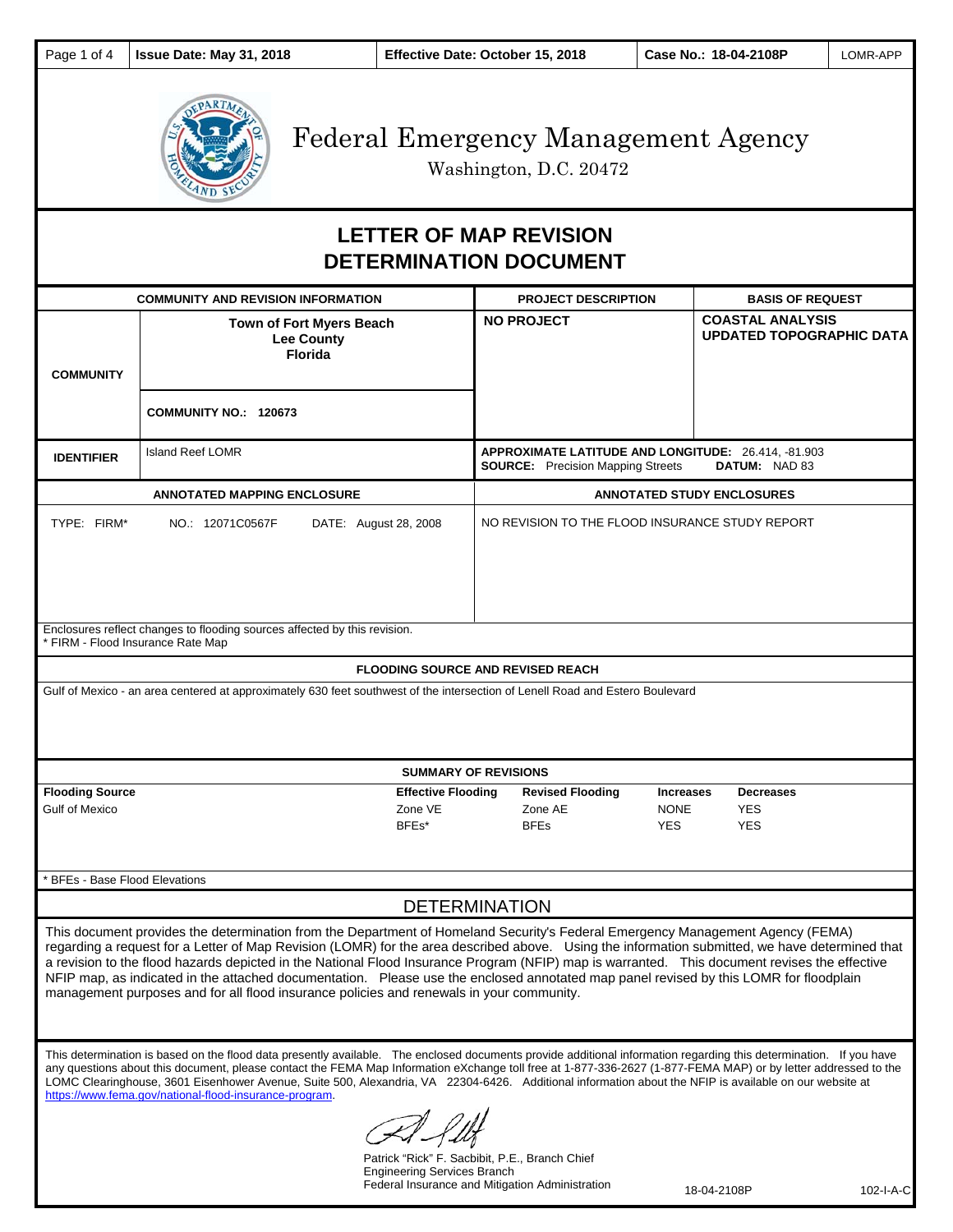

Washington, D.C. 20472

# **LETTER OF MAP REVISION DETERMINATION DOCUMENT (CONTINUED)**

### **COMMUNITY INFORMATION**

#### **APPLICABLE NFIP REGULATIONS/COMMUNITY OBLIGATION**

We have made this determination pursuant to Section 206 of the Flood Disaster Protection Act of 1973 (P.L. 93-234) and in accordance with the National Flood Insurance Act of 1968, as amended (Title XIII of the Housing and Urban Development Act of 1968, P.L. 90-448), 42 U.S.C. 4001-4128, and 44 CFR Part 65. Pursuant to Section 1361 of the National Flood Insurance Act of 1968, as amended, communities participating in the NFIP are required to adopt and enforce floodplain management regulations that meet or exceed NFIP criteria. These criteria, including adoption of the FIS report and FIRM, and the modifications made by this LOMR, are the minimum requirements for continued NFIP participation and do not supersede more stringent State/Commonwealth or local requirements to which the regulations apply.

#### **COMMUNITY REMINDERS**

We based this determination on the 1-percent-annual-chance stillwater elevations computed in the FIS for your community. A comprehensive restudy of your community's flood hazards could establish greater flood hazards in this area.

Your community must regulate all proposed floodplain development and ensure that permits required by Federal and/or State/Commonwealth law have been obtained. State/Commonwealth or community officials, based on knowledge of local conditions and in the interest of safety, may set higher standards for construction or may limit development in floodplain areas. If your State/Commonwealth or community has adopted more restrictive or comprehensive floodplain management criteria, those criteria take precedence over the minimum NFIP requirements.

We will not print and distribute this LOMR to primary users, such as local insurance agents or mortgage lenders; instead, the community will serve as a repository for the new data. We encourage you to disseminate the information in this LOMR by preparing a news release for publication in your community's newspaper that describes the revision and explains how your community will provide the data and help interpret the NFIP maps. In that way, interested persons, such as property owners, insurance agents, and mortgage lenders, can benefit from the information.

We have designated a Consultation Coordination Officer (CCO) to assist your community. The CCO will be the primary liaison between your community and FEMA. For information regarding your CCO, please contact:

> Mr. Jesse Munoz Director, Mitigation Division Federal Emergency Management Agency, Region IV Koger Center - Rutgers Building, 3003 Chamblee Tucker Road Atlanta, GA 30341 (770)-220-5406

This determination is based on the flood data presently available. The enclosed documents provide additional information regarding this determination. If you have any questions about this document, please contact the FEMA Map Information eXchange toll free at 1-877-336-2627 (1-877-FEMA MAP) or by letter addressed to the LOMC Clearinghouse, 3601 Eisenhower Avenue, Suite 500, Alexandria, VA 22304-6426. Additional information about the NFIP is available on our website at https://www.fema.gov/national-flood-insurance-program.

Patrick "Rick" F. Sacbibit, P.E., Branch Chief Engineering Services Branch Federal Insurance and Mitigation Administration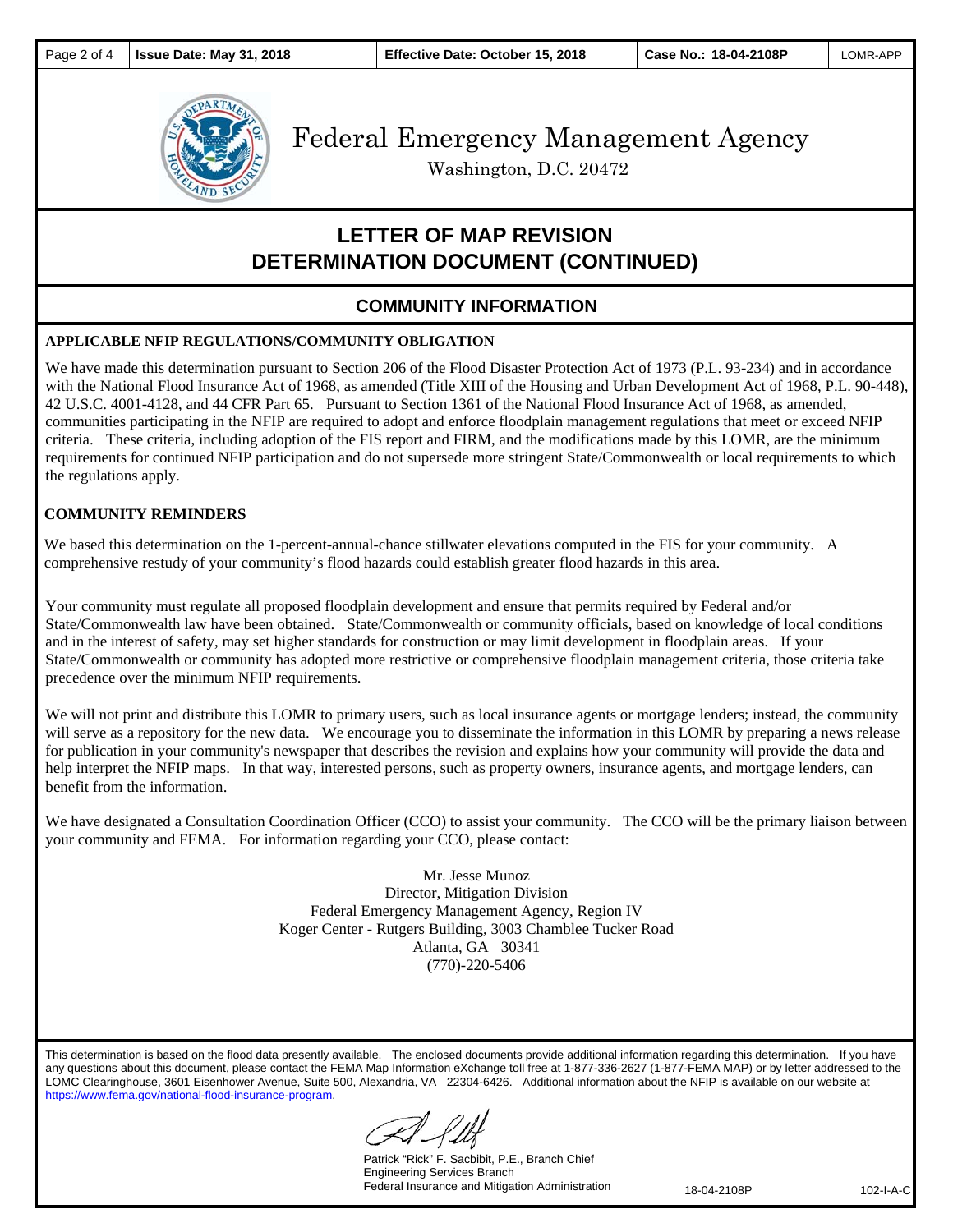

Washington, D.C. 20472

## **LETTER OF MAP REVISION DETERMINATION DOCUMENT (CONTINUED)**

#### **STATUS OF THE COMMUNITY NFIP MAPS**

We will not physically revise and republish the FIRM for your community to reflect the modifications made by this LOMR at this time. When changes to the previously cited FIRM panel warrant physical revision and republication in the future, we will incorporate the modifications made by this LOMR at that time.

This determination is based on the flood data presently available. The enclosed documents provide additional information regarding this determination. If you have any questions about this document, please contact the FEMA Map Information eXchange toll free at 1-877-336-2627 (1-877-FEMA MAP) or by letter addressed to the LOMC Clearinghouse, 3601 Eisenhower Avenue, Suite 500, Alexandria, VA 22304-6426. Additional information about the NFIP is available on our website at https://www.fema.gov/national-flood-insurance-program.

Patrick "Rick" F. Sacbibit, P.E., Branch Chief Engineering Services Branch Federal Insurance and Mitigation Administration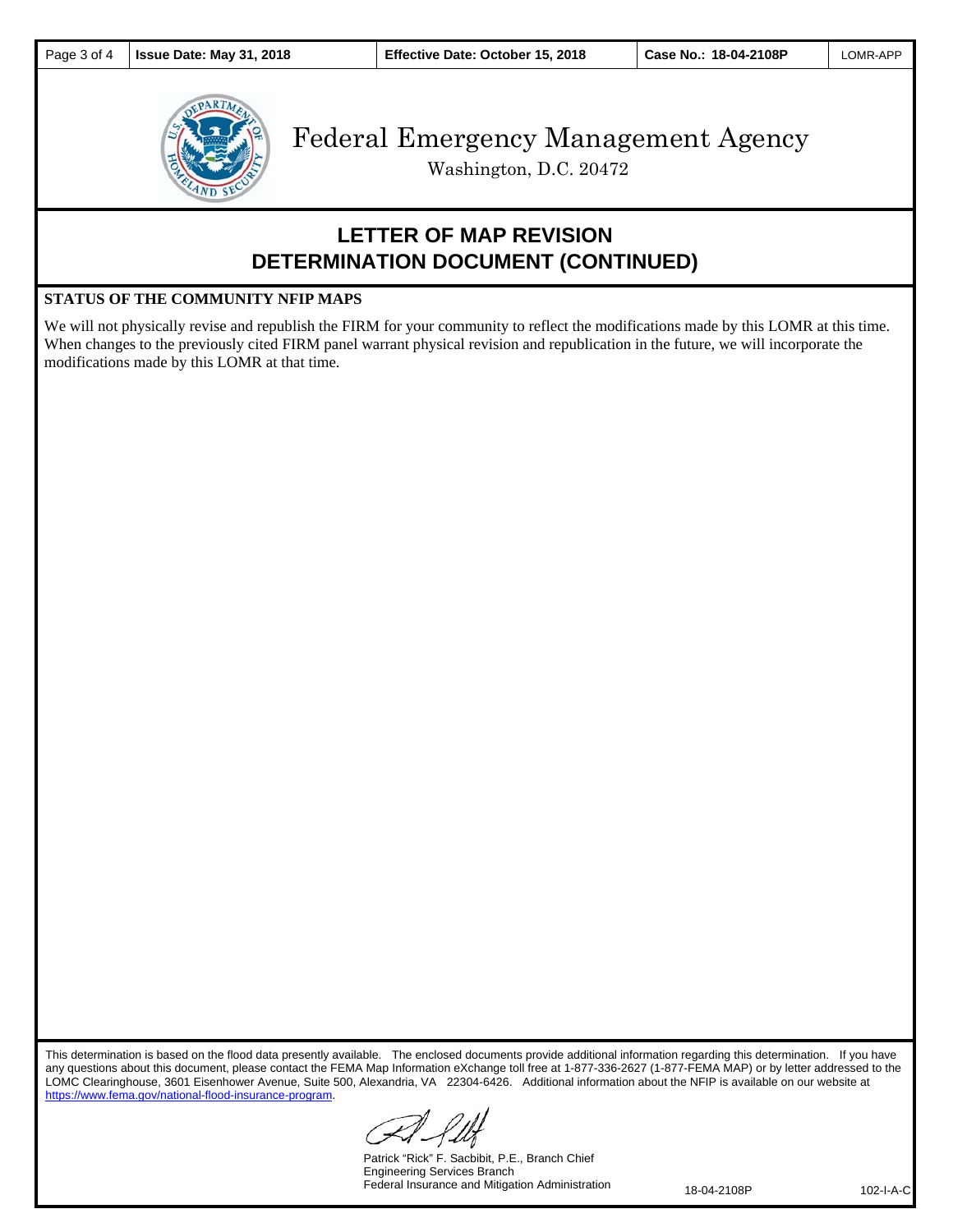

Washington, D.C. 20472

### **LETTER OF MAP REVISION DETERMINATION DOCUMENT (CONTINUED)**

### **PUBLIC NOTIFICATION OF REVISION**

A notice of changes will be published in the *Federal Register*. This information also will be published in your local newspaper on or about the dates listed below, and through FEMA's Flood Hazard Mapping website at https://www.floodmaps.fema.gov/fhm/bfe\_status/bfe\_main.asp.

LOCAL NEWSPAPER Name: *Fort Myers News-Press*  Dates: June 8, 2018 and June 15, 2018

Within 90 days of the second publication in the local newspaper, any interested party may request that we reconsider this determination. Any request for reconsideration must be based on scientific or technical data. Therefore, this letter will be effective only after the 90-day appeal period has elapsed and we have resolved any appeals that we receive during this appeal period. Until this LOMR is effective, the revised flood hazard determination presented in this LOMR may be changed.

This determination is based on the flood data presently available. The enclosed documents provide additional information regarding this determination. If you have any questions about this document, please contact the FEMA Map Information eXchange toll free at 1-877-336-2627 (1-877-FEMA MAP) or by letter addressed to the LOMC Clearinghouse, 3601 Eisenhower Avenue, Suite 500, Alexandria, VA 22304-6426. Additional information about the NFIP is available on our website at https://www.fema.gov/national-flood-insurance-program.

Patrick "Rick" F. Sacbibit, P.E., Branch Chief Engineering Services Branch Federal Insurance and Mitigation Administration